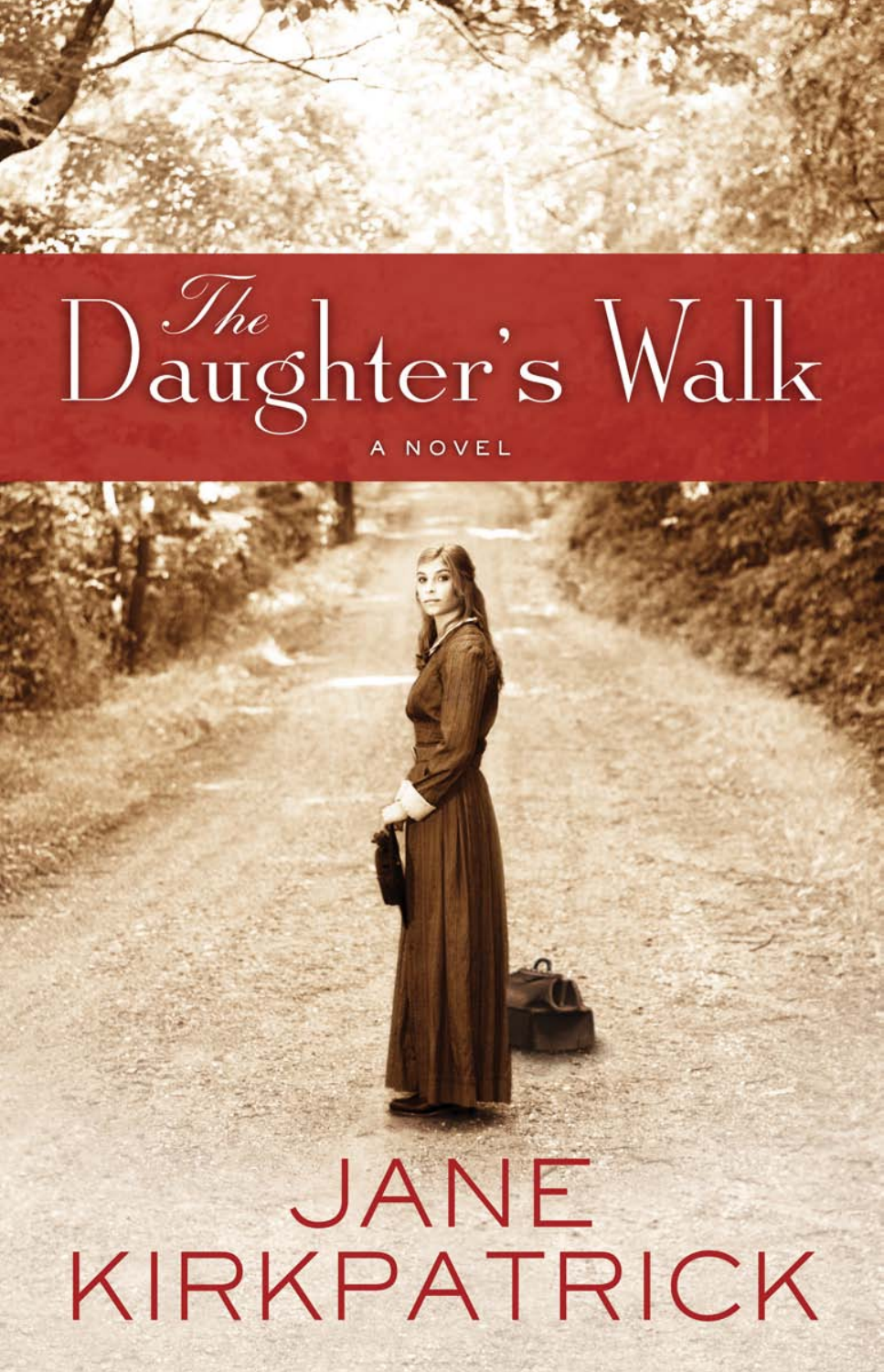## READERS GUIDE

- 1. Clara says she doesn't want to go on this trip her mother has arranged to walk from Spokane to New York City. Why do you think she didn't simply say she wouldn't go? Why do you think she agreed?
- 2. Why did Helga want to make the walk to New York? Were her stated reasons her real reasons?
- 3. Marcel Proust writes, "The real voyage of discovery consists not in seeking new landscapes but in seeing with new eyes." At what point did Clara begin to see her mother with new eyes? When did she see herself differently?
- 4. Clara is critical of her mother's poor planning, her side trips, and her trust in the sponsors. Yet later on, she accepts money from the very people who were part of the disastrous outcome of the journey. What allowed Clara to accept their assistance? Do you think the money was "dirty money"? Should Clara have given it back?
- 5. Did Clara get sent into exile, or did she exile herself by her choices?
- 6. Can one make gains, "occupy," and expand gifts and talents financially or emotionally without some risk? Did Clara find a way to invest in her life without risk? Why did she resist Franklin's attempts to court her? Did she see life as Louise said she did, as though she "didn't deserve a full plate"? Why or why not?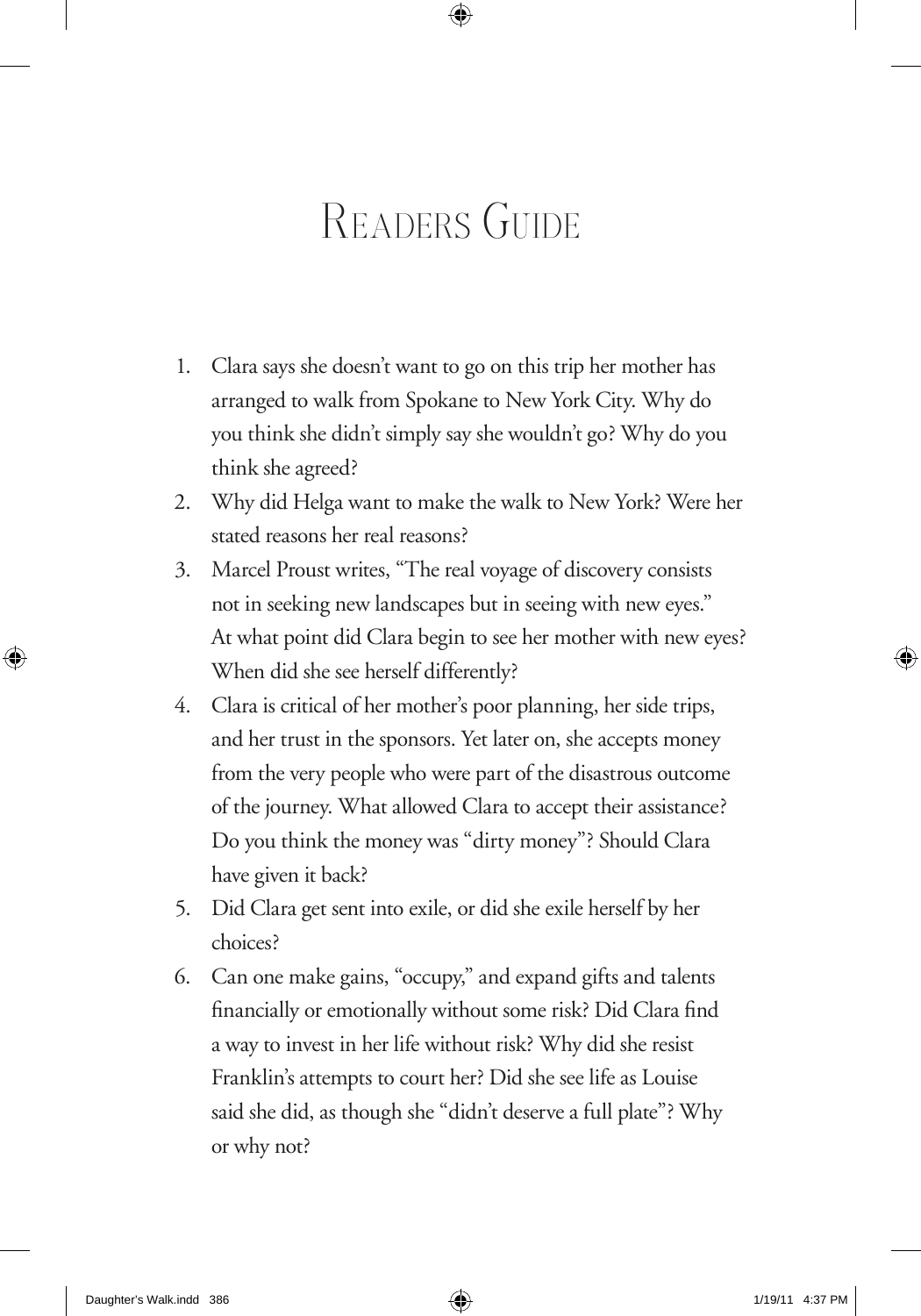- 7. What was Clara seeking when she went to Manistee, Michigan? Did she find it? How did the conversation with John Doré affect her understanding of family, if at all?
- 8. Ida is portrayed as an angry woman, and yet her mother tells Clara she is grateful to her children, including Ida, despite their insistence that she never speak about the walk to New York. In later life, Ida and Clara live together. What do you know about Ida and Clara that makes this end possible? Is it realistic? What had to change for Ida to accept Clara back into her definition of *family*?
- 9. Why is it so difficult at times to hear the Voice telling us, *This is the way, walk in it*? Did Clara listen to that voice through the years? When didn't she? And what were the consequences?
- 10. Acts of living contain risk, and risking for family can bring both great joy and great sorrow. How did Clara deal with her times of overt family rejection such as Ida's and her stepfather's rebuffs? How did her mother deal with it? Did the two women follow similar paths, or were their journeys very different from each other? In what ways?
- 11. Franklin tells Clara that *family* means "servant." Do you agree with this statement? Who was Clara's family? With biological families often spread around the country, how do you define *family* today?
- 12. What did Clara eventually regain by reconciling with her family of origin?
- 13. What are your thoughts about the silencing Ole imposed on Helga? Do you agree with Clara that we are asked to "tell the stories" and that they each belong to us?